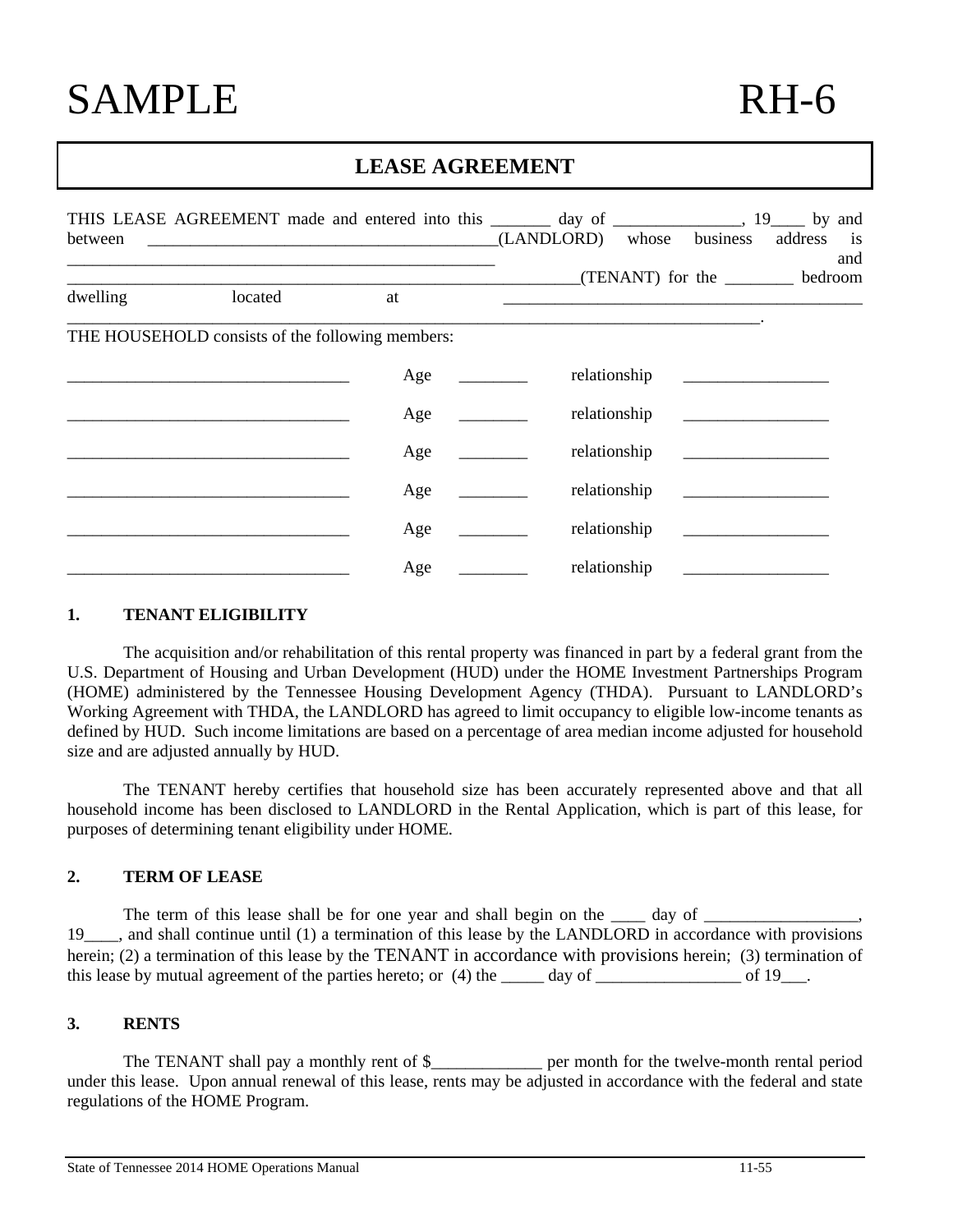The first month's rent (or prorated partial month's rent) in the amount of \$\_\_\_\_\_\_\_\_\_\_\_\_\_\_ is payable upon entering into this lease. Thereafter, full monthly rent is due on the first day of each month. Rent is considered LATE if payment is not received on or before the  $5<sup>th</sup>$  day of the month (or the first regular business day following the  $5<sup>th</sup>$ ), at which time an additional LATE FEE of \$10.00 will be payable, plus an additional charge of \$1.00 per day will be added thereafter. Provided, however, that such LATE FEE shall not exceed ten percent (10%) of the amount of rent past due. A check returned for any reason shall be considered non-payment of rent and the late fee provision shall apply.

# **4. LEASE RENEWAL**

The TENANT shall give the LANDLORD thirty (30) days written notice of their desire to extend the term of this lease. TENANT understands that annual renewal of this lease will require recertification of TENANT's household income for the purpose of determining TENANT's continuing eligibility. The TENANT will timely supply all required information on household income and composition, or other eligibility factors of the tenant household.

Should TENANT remain eligible under the HOME guidelines, if mutually agreeable to both parties, TENANT and LANDLORD will enter into a new Lease Agreement for a term of one year.

Should the Tenant's household income change during their occupancy resulting in income which is higher than the HOME income limitations, the TENANT will not be required to vacate the dwelling unit. However, the TENANT will be required to enter into a new Lease Agreement for a term of one year and will be required to pay a higher monthly rent which may be equal to the lesser of (a) 30% of their Gross Income less the appropriate Utility Allowance as determined by the local Public Housing Authority or (b) the maximum rent allowable under state and local law. Such rent will be set forth in the new Lease Agreement.

# **5. SECURITY DEPOSIT**

The TENANT has deposited with the LANDLORD an initial security deposit of \$\_\_\_\_\_\_\_\_\_and agrees to deposit an additional \$\_\_\_\_\_\_\_\_\_\_ in equal monthly installments of \$\_\_\_\_\_\_\_\_\_ beginning on \_\_\_\_\_\_\_\_\_\_\_\_\_\_\_\_\_\_\_\_\_\_\_\_\_and continuing until a total Security Deposit of \$\_\_\_\_\_\_\_\_\_\_\_\_\_\_\_\_ has been deposited with the LANDLORD.

The LANDLORD will hold the Security Deposit during the period the TENANT occupies the dwelling unit under this lease, and shall comply with state and local laws regarding interest payments on Security Deposits.

After the TENANT has moved from the dwelling unit, the LANDLORD may (subject to state and local laws) use the Security Deposit, including any interest on the Deposit, as reimbursement for any unpaid rent or any repairs necessitated by action or neglect of the TENANT or for any other amounts with the TENANT owes under this lease. After the TENANT has vacated the unit, the LANDLORD shall inspect the unit and complete a Move-Out Inspection Report, which shall be the basis for any charge against the Security Deposit. The LANDLORD will give the TENANT a copy of the Move-Out Inspection Report listing all items charged against the Security Deposit and the amount of each item. After deducting the amount used as reimbursement to the LANDLORD, the LANDLORD shall promptly refund the full amount of the balance, if any, to the TENANT.

#### **6. UTILITIES**

The LANDLORD shall provide the utilities checked in Column A below without any additional cost to the TENANT. The utilities checked in Column B are not included in the Contract Rent, and are to be paid by the TENANT, including any required deposits.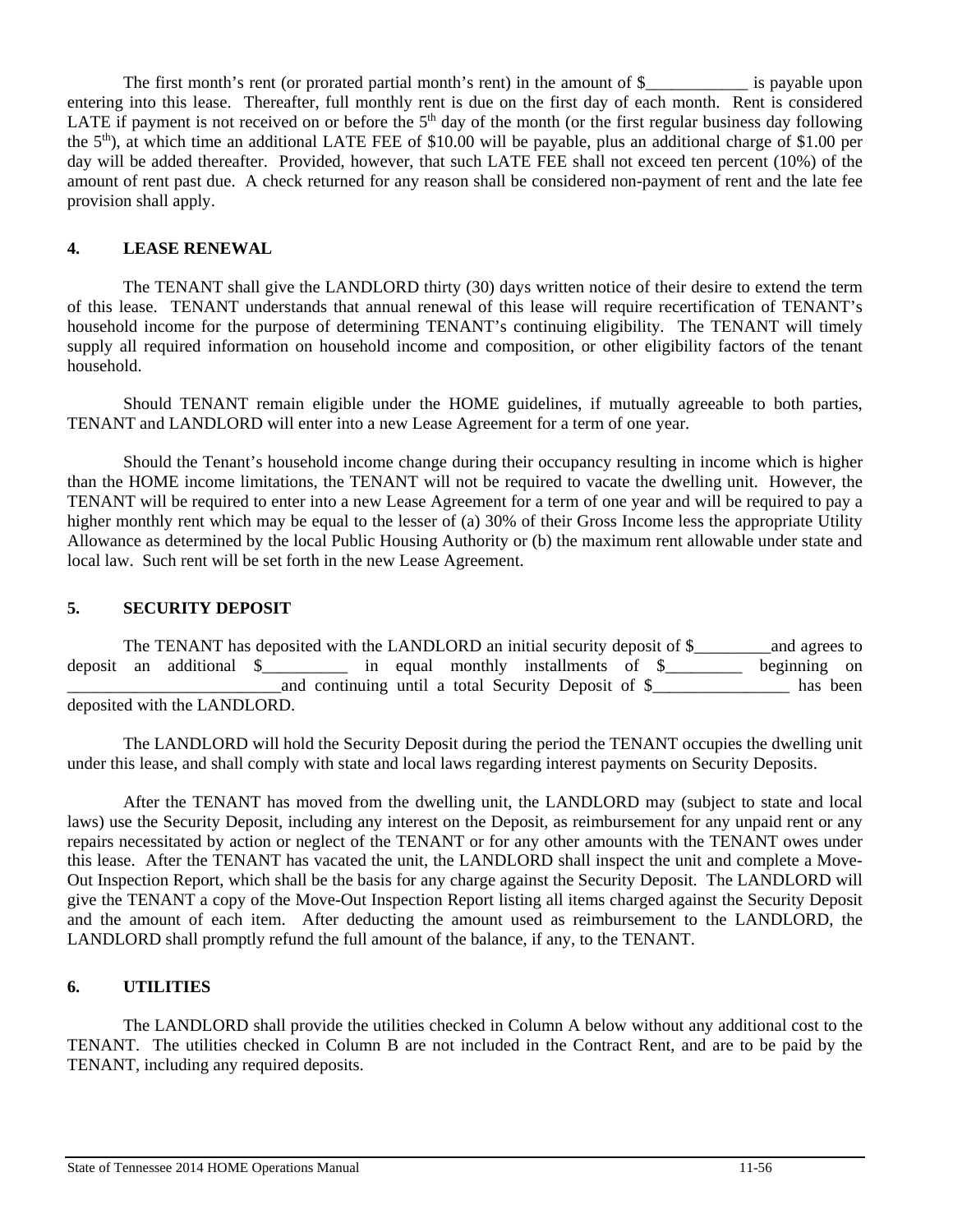| <b>TYPE OF UTILITY</b>        | <b>COLUMN A</b><br>PAID BY LANDLORD | <b>COLUMN B</b><br>PAID BY TENANT |
|-------------------------------|-------------------------------------|-----------------------------------|
| Electricity                   |                                     |                                   |
| <b>Natural Gas</b>            |                                     |                                   |
| Propane or other Heating Fuel |                                     |                                   |
| <b>Hot Water</b>              |                                     |                                   |
| Cold Water                    |                                     |                                   |
| Sewer                         |                                     |                                   |
| Garbage Collection            |                                     |                                   |
| Telephone                     |                                     |                                   |
| <b>Cable Television</b>       |                                     |                                   |
| Other (Specify)               |                                     |                                   |
|                               |                                     |                                   |
|                               |                                     |                                   |

 The TENANT agrees not to waste utilities furnished by the LANDLORD; not to use utilities or equipment for any improper or unauthorized purpose.

# **7. APPLIANCES/EQUIPMENT**

The LANDLORD shall provide the following appliances and equipment:



 TENANT may not install additional appliances and equipment without the prior written consent of the LANDLORD.

#### **8. MAINTENANCE**

#### TENANT RESPONSIBILITIES:

 The TENANT shall be responsible for the ordinary care and cleaning of the dwelling unit and any appliances provided, and shall keep the dwelling and appliances in a clean and sanitary condition and otherwise comply with all state and local laws requiring TENANTS to maintain rented premises. TENANT shall use all appliances, fixtures, and equipment in a safe manner and only for the purposes for which they are intended. If damage to the dwelling unit or appliances (other than normal wear and tear) is caused by acts of or neglect by the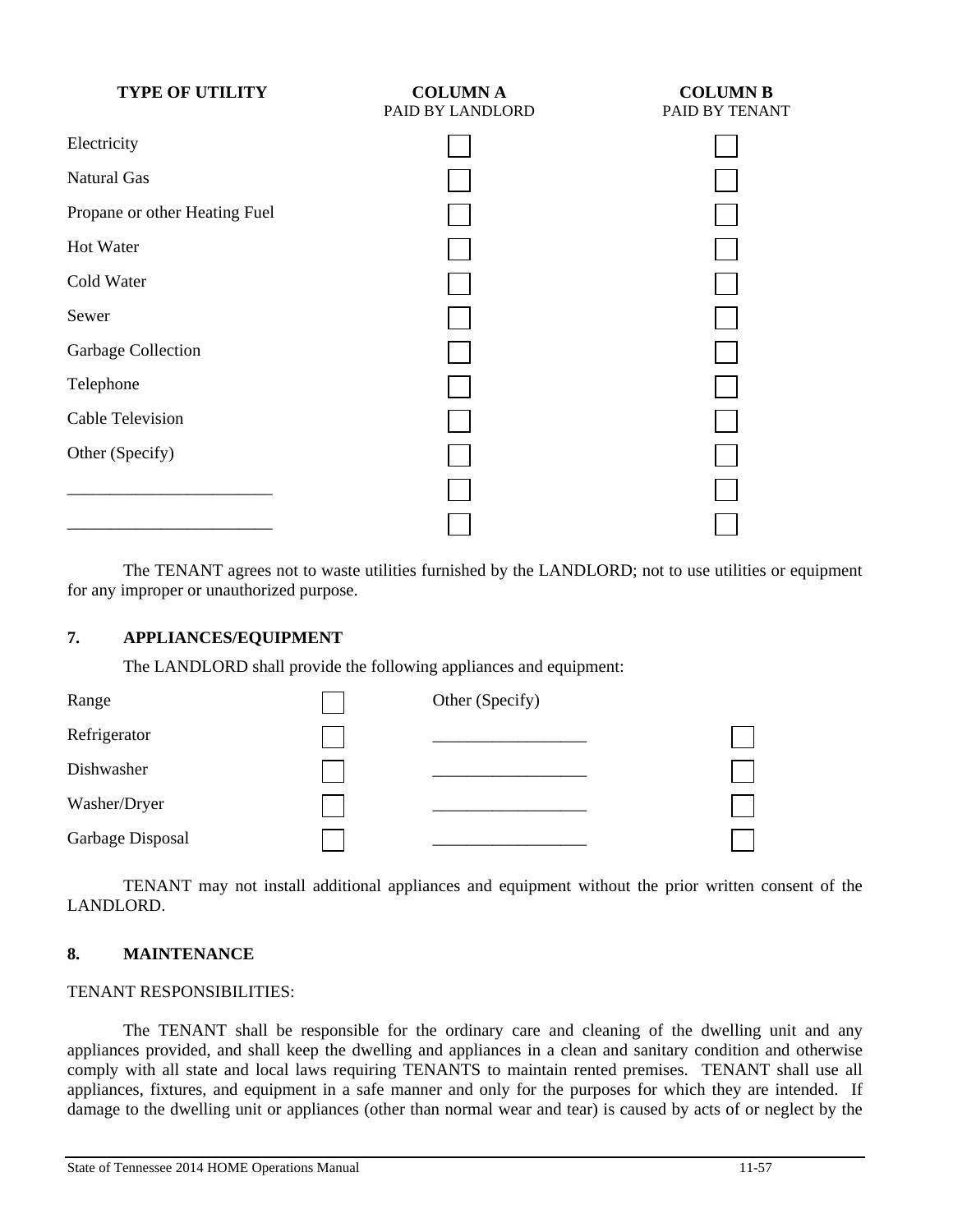TENANT or other occupying the premises with the TENANT's permission, TENANT, upon agreement with the LANDLORD, shall repair such damage at the TENANT's own expense. If (a) TENANT fails to make agreed upon repairs, or (b) LANDLORD agrees to make repairs, the LANDLORD may cause such repairs to be made and TENANT shall be liable to LANDLORD for any reasonable expense thereby incurred by the LANDLORD.

 The TENANT shall not permit any trash or junk to accumulate in the dwelling unit or on the grounds thereof. No inoperable automobiles, or other junk, shall be permitted to remain on the grounds of the dwelling unit except with the written permission of the LANDLORD.

 The TENANT shall not make any alterations to the dwelling unit, appliances, fixtures and equipment without the prior written consent of the LANDLORD.

 The TENANT shall not install additional or different locks on any doors or windows of the dwelling unit without the prior written consent of the LANDLORD. If the LANDLORD approves the TENANT's request to install such locks, the TENANT agrees to provide the LANDLORD with a key for each lock.

 The TENANT shall give the LANDLORD prompt notice of any defects in the plumbing, fixtures, appliances, heating and cooling equipment or any other part of the unit or related facilities.

# LANDLORD RESPONSIBILITIES:

 The LANDLORD shall provide for the general preventive maintenance and repair of the dwelling unit and of all appliances owned by the LANDLORD. The LANDLORD shall maintain the dwelling unit to provide decent, safe and sanitary housing in accordance with Section 8 Housing Quality Standards and all relevant local building codes.

The LANDLORD shall provide pest extermination services, as conditions require.

The LANDLORD shall arrange for collection and removal of trash and garbage.

The LANDLORD shall provide repainting, as conditions require.

 The LANDLDORD shall mow the lawn and provide general maintenance and upkeep of the common area grounds.

# **9. TERMINATION OF TENANCY**

 The LANDLORD may not terminate this lease except for (a) serious and repeated violations of the terms and conditions of this lease; (b) violation of federal, state or local law which imposes obligations on a Tenant in connection with the occupancy or use of the dwelling unit and surrounding premises; or (c) Other Good Cause.

 Any termination of this lease by the LANDLORD shall be preceded by thirty (30) days advance written notice to the TENANT specifying the grounds for said termination.

The LANDLORD may evict the TENANT only by due legal process as provided in state or local law.

#### **10. TERMINATION OF LEASE BY TENANT**

 The TENANT may terminate this lease without cause at any time after the first year of occupancy of the HOME-assisted dwelling unit upon sixty (60) days written notice by the TENANT to the LANDLORD.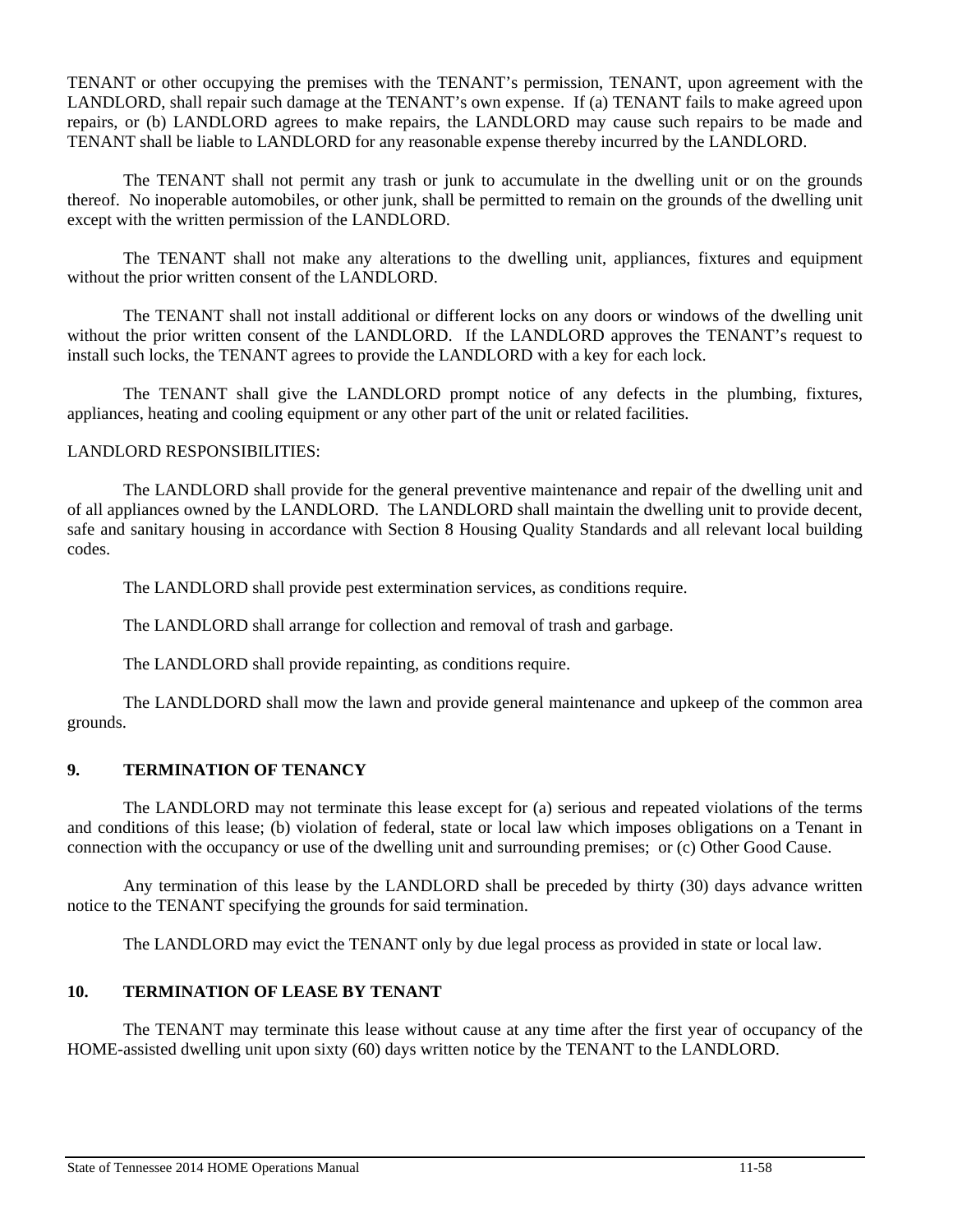# **11. NOTICES**

 Any notice or notices required under this lease may be combined with and run concurrently with any notice or notices required under state and local law.

 Any notice by LANDLORD to TENANT or by TENANT to LANDLORD will be delivered to the respective address of each as stated in the first paragraph of this lease.

# **12. DISCRIMINATION**

 The LANDLORD shall not discriminate against the TENANT in the provision of services, or in any other manner, on the grounds of age, race, color, creed, religion, sex, handicap, or national origin.

# **13. INSPECTION OF THE DWELLING UNIT**

 The LANDLORD's AGENT may enter the dwelling unit only for the following purposes: (1) to inspect to see that the TENANT is complying with this lease; (2) to make repairs; (3) to exhibit the unit to prospective purchasers, mortgagees, tenants, and/or workmen; or (4) to respond to an emergency such as a fire. The TENANT shall not unreasonably withhold consent to the LANDLORD to enter for such purposes. However, the LANDLORD shall, except in an emergency such as a fire, give the TENANT at least twenty-four (24) hours notice of intent to enter the dwelling, and may then enter only at a reasonable time. The TENANT may, solely at his/her discretion, permit the LANDLORD to enter the dwelling unit without said notice. In the case of an emergency, the LANDLORD shall, within two (2) days thereafter, notify the TENANT of the date, time, purpose and result of such entry.

#### **14. INSURANCE**

 The LANDLORD is not responsible for, and will not provide, fire or casualty insurance for the TENANT's personal property.

#### **15. OCCUPANCY OF THE DWELLING UNIT**

 The TENANT must live in the dwelling unit and the unit must be the TENANT's only place of residence. The TENANT shall use the premises only as a private dwelling for himself/herself and the individuals listed above.

 The TENANT will notify the LANDLORD of the time period and purpose on any extended absences from the dwelling unit (more than thirty (30) days). Should it be determined by LANDLORD that the dwelling unit is no longer a primary residence, tenancy may be terminated so that other eligible households with greater need may be provided affordable housing.

 The TENANT agrees not to assign this lease, not to sublet or transfer possession of the premises, nor to give accommodation to boarders or lodgers without the written consent of the LANDLORD. The TENANT further agrees not to use or permit the use of the dwelling unit for any purpose other than as a private dwelling unit solely for the TENANT and his/her family and/or dependents. This provision does not apply to reasonable accommodations of the TENANT's guests or visitors whose stay is less than thirty (30) days.

 The dwelling unit may not be used on a regular basis for licensed or unlicensed/paid or unpaid care for children who are not members of the TENANT's household.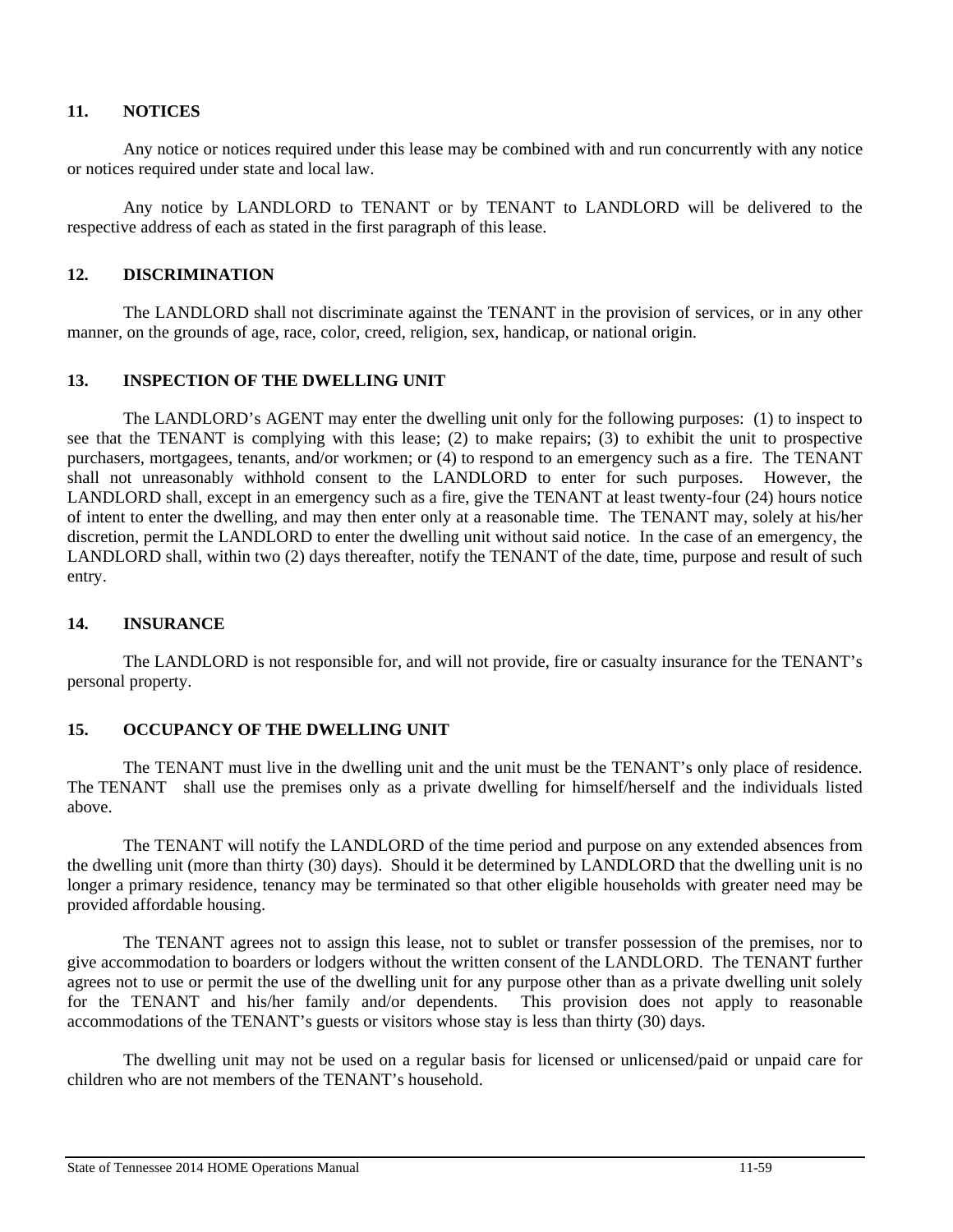#### **16. NOISE**

 The TENANT agrees not to allow on the premises any excessive noise or other activity which materially disturbs the peace and quiet of other residents in the neighborhood.

# 17. PETS ( APPLICABLE ) NOT APPLICABLE )

 The TENANT shall be permitted to keep common household pets in his/her dwelling unit, subject to, and upon the terms and conditions set forth in the Pet Rules which is a part of this lease.

 The TENANT hereby agrees to comply with all Pet Rules and any subsequent amendments or additions thereto.

 The TENANT acknowledges and agrees that a violation of the Pet Rules may be grounds for removal of the pet or termination of tenancy, or both, in accordance with the lease and all applicable federal, state and local laws and regulations.

 In addition to any other right of inspection permitted under this lease, the LANDLORD may, after reasonable notice to TENANT, and during reasonable hours, enter and inspect the dwelling unit if the LANDLORD has reasonable grounds to believe or has received a signed, written complaint alleging that the conduct or condition of a pet in TENANT's dwelling unit constitutes, under applicable state or federal law, a nuisance or a threat to the health or safety of the other residents or other persons in the community.

# **18. CONDITION OF THE DWELLING UNIT**

 By signing this lease, the TENANT acknowledges that the dwelling unit is safe, clean and in good condition. The TENANT agrees that all appliances and equipment in the unit are in good working order, except as described in the Move-In Inspection Report which is part of this lease. The TENANT also agrees that the LANDLORD has made no promises to decorate, alter, repair or improve the dwelling unit, except as listed on the Move-In Inspection Report. The TENANT further agrees that at the end of occupancy to surrender the dwelling unit in as good condition as when received, reasonable wear and tear excepted.

# **19. HAZARDS**

 The TENANT shall not undertake, or permit his/her family or guests to undertake any hazardous acts or do anything that will increase the project's insurance premiums.

 If the unit is damaged by fire, wind, or rain to the extent that the unit cannot be lived in and the damage is not caused or made worse by the TENANT, the TENANT will be responsible for rent payments only up to the date of destruction. Additional rent will not accrue unit the unit has been repaired to a livable condition.

# **20. PROHIBITED LEASE PROVISIONS**

 Notwithstanding anything to the contrary contained in this lease, any provision of this lease which falls within the classification below shall be inapplicable:

- A. AGREEMENT TO BE SUED. Agreement by the TENANT to be sued, to admit guilt, or a judgment in favor of the LANDLORD in a lawsuit brought in connection with this lease.
- B. TREATMENT OF PROPERTY. Agreement by the TENANT that the LANDLORD may take, hold, or sell personal property of household members without notice to the tenant and a court decision on the rights of the parties. This prohibition, however, does not apply to an agreement by